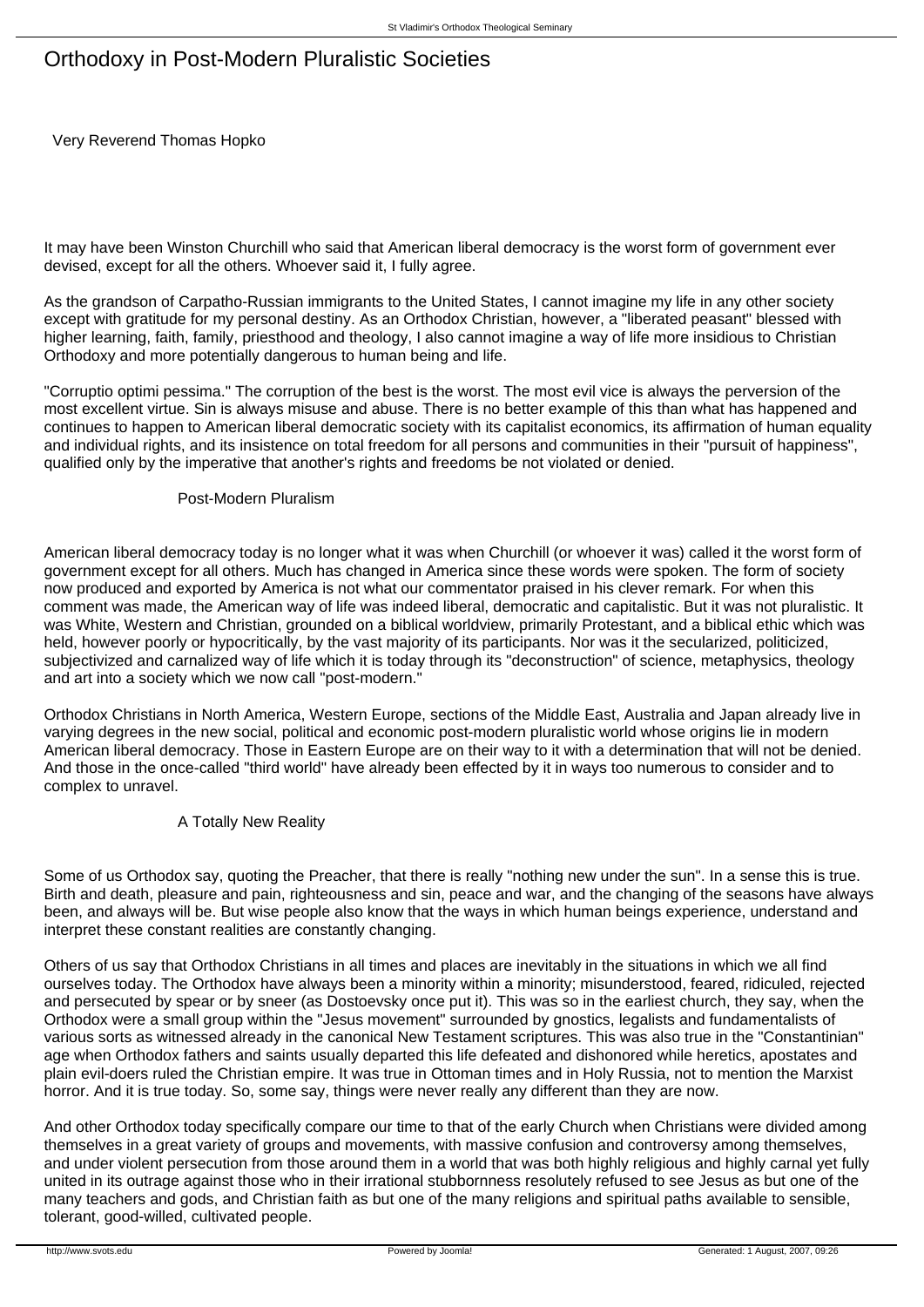But there are radical differences today from all previous times. Orthodoxy today is not a persecuted minority among a plethora of Christian and other spiritual movements in a "pagan" empire whose faithful members are in the fresh fervor of the first proclamation of Christ in the world. Nor is Orthodoxy today the established Church of a Christian empire whose persecuted saints are in constant struggle with heretics, apostates and sinners, and even at times with each other. Nor is Orthodoxy any longer a variety of ethnic communities under Moslem or Marxist domination. Nor is it, in "diaspora", simply a collection of Orthodox exiles in heterodox Christian countries undergoing massive secularization, transformation and change.

Orthodoxy for the first time ever -- though still a minority Church riddled with massive inner confusions, fears, pretensions and divisions resulting from its 2000 year odyssey through history -- now finds itself in a "global village" whose diverse peoples in varying ways are all moving toward a way of life which has already begun to dominate the planet. This is American liberal, democratic, capitalistic, post-modern (and post-Christian) pluralism. It is the way of life which already reigns in what was once called the "first world."

## From Modern to Post-modern

Remnants of the old "modern" world remain in contemporary America, and they remain as well in the present world which America is producing and for which it remains the ideal, however some may deny, deplore and resist it. Religious toleration, racial equality and minority rights, for example, are still issues of major concern in America and everywhere else in the political realm. The right to work, equal employment opportunities, safe working conditions and a just wage are still sought and fought for in the economic arena. Universal education and health care, adequate housing, and compassionate immigration policies - to continue our example - are still matters of critical social concern. And in religious, philosophical, scientific and artistic life the old modern (Kantian, Darwinian, Newtonian, Marxist, ...) issues such as the relationship between faith and reason, science and theology, critical thinking and fundamentalism, liberty and authority, individual conscience and traditional mores, and even orthodoxy and heresy, continue to capture people's passionate attention and concern. But these issues, though remaining in power, are no longer viewed and interpreted as they once were. In post-modern pluralistic societies they are seen in a whole new way, within a whole new context, and with a whole new agenda for action.

This new universe of thought, discourse and behavior is the direct result of modern secularized society's reduction of Christianity to a privatized, compartmentalized "religion" so brilliantly criticized by Fr. Alexander Schmemann whose writings can still be read with great profit, especially in post-Marxist societies. It is a transmutation of the Judeo-Christian worldview and experience far beyond anything even remotely imagined by Fr. Georges Florovsky (among many others) in his critique of heterodox "pseudomorphoses" of Orthodoxy. In modern secularized society, the language, structures, symbols and rites of classical, biblical Christianity remain, while their content and meaning are radically altered. In the post-modern "deconstruction" of the modern worldview -- by way of radical personal and cultural existentialism, the sexual revolution, the mystical quest, the politicization of theology and ethics, and the explosion of material and spiritual hedonism and avarice -- traditional language, structures, symbols and rites are recreated to the point where their original content and meaning no longer remain at all, but are replaced by a whole new reconstruction of reality.

In the post-modern pluralistic world there is no truth, right, good and beauty which all human beings are created to discover, know and believe; to which they are called to conform in thought, word and deed; in which they are privileged to delight and rejoice; and for which they are blessed to give glory and thanksgiving to God. There is no meaning and purpose for all. There is rather a creation of reality, or rather, more accurately, many creations of a plethora of pseudorealities, produced by the subjective willings of individuals, parties and "interest groups" in the context of politics, power, self-creation and permissiveness. The tenets of modern liberal democracy now become objects of worship and ends in themselves in a politicized, hedonized world. Freedom becomes licence. Acquisition becomes a right. Differences are deified. And happiness, now understood as material and pseudo-spiritual pleasure, becomes obligatory for all.

If more than a half century ago H. Richard Neibuhr could say that in modern American liberal Protestantism "a God without wrath brings man without sin into a kingdom without judgment through the ministrations of a Christ without a cross" (The Kingdom of God in America, 1937, p. 193), it can now be said that in the new age of most-modern pluralism divinity without sovereignty brings humans without dignity into an age without responsibility through the exploitation of a god or goddess of your choice without tragedy.

If any think that this is a fearful exaggeration unfounded in fact, I would invite them to look at contemporary American politics, economics, law, education, medicine, religion, entertainment and art. And I would also ask them to look at what is now happening in all countries and regions of the world, beginning with their own.

### Four Unacceptable Responses

Four possible responses to post-modern pluralism are in my opinion unacceptable for Orthodox Christians.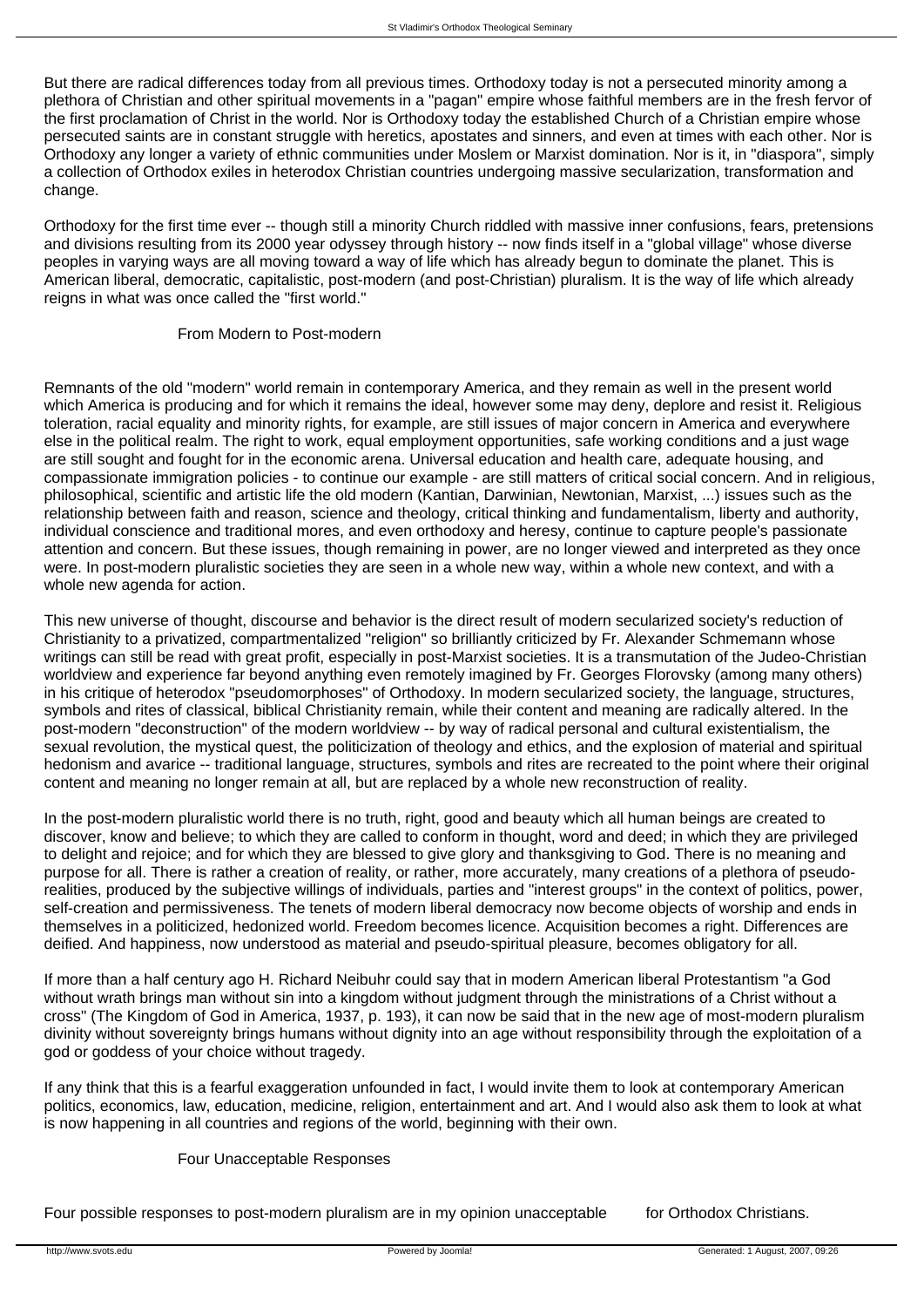The first is the denial that "post-modern pluralism" exists and is rapidly growing in clarity and power in all parts of the world. To misread what is happening and to underestimate its impact would be fatal for Orthodoxy. Post-modern pluralism is here, and barring a revolution of unimaginable proportion, it is here for the duration.

Secondly it would be a fatal mistake for Orthodox Christians to think that they and their churches are immune to postmodernism and untouched by its influence and power. We Orthodox are as infectable and infected as anyone, and as easily diseased and deluded. We need only by God's grace to see ourselves as we actually are (a miracle, our saints tell us, greater than raising the dead), and to acknowledge that this is so.

A psychiatrist describing the homosexual movement in America, and its place within the contemporary American ethos as a whole, has said that "a great deal of intelligence can be invested in ignorance when the need for illusion is deep"<br>(C.W. Socarides, Homosexuality: A Freedom Too Far, p. 234). He sounds like an ascetic saint describin Far, p. 234). He sounds like an ascetic saint describing spiritual delusion (plane, prelest). Is this warning not applicable to us Orthodox whose need today for illusions and delusions about ourselves, our churches, our histories, our neighbors and our contemporary world are apparently very deep indeed?

Thirdly we Orthodox Christians must not respond to post-modern pluralism by imagining that we can reject the contemporary world by taking refuge in a world of our own making. To do so would be to surrender to the very aberration and temptation we are called to expose and resist. It would be the very thing that post-modernism would have us do, and defend our right and reason for doing. We cannot create our own realities by subjective fiat.

We must engage reality as it is, and take responsibility for it before God. We must live in the world which by God's providence is ours.

And finally we must not fall prey to the post-modern pluralistic worldview as some great new opportunity for humankind which Orthodox Christians should welcome as being inherently consistent with traditional Orthodox views of freedom, personal dignity, cultural diversity, incarnational theology and apophatic mystical theology; and our equally traditional (if sometimes facile and superficial) criticisms of "Western" rationalism, pietism, legalism and moralism.

#### Orthodoxy and Post-modernism

There are several things which we Orthodox can and must do in the face of the post-modern pluralistic worldview, particularly in societies where it has already taken hold.

From the start we must compel ourselves to put Christ, and only Christ and his gospel, at the center of our concerns. We must do only that which "seems good to the Holy Spirit and to us" according to the "mind of Christ". We must work (as we are now doing) to evaluate our world together, in a conciliar manner, finding a common mind and forging a common plan of action. This is no mean achievement in the contemporary post-modern pluralistic world which constrains us to construct our own particular versions of reality and history on the basis of our own self-determined desires, interests and needs.

Conciliarity, which is Orthodoxy itself, demands more than sacrifice. It demands death. "Amen, amen", the Lord says to us, "unless a grain of wheat falls into the earth and dies, it remains alone; but if it dies, it bears much fruit. He who loves his life loses it, and he who hates his life in this world will keep it for eternal life" (Jn 12:24-25). This saying of the Lord applies as much to parishes, dioceses, local churches and patriarchates as to individual persons. It is totally antithetical to the post-modern pluralistic view which in the name of our rights and liberties commands us not merely to love our lives in this world, but to create and deify them, defending them against anyone and anything that would have us do otherwise. How ironic it is, and how unbearably painful, to see Orthodox Christians and churches betraying Christ and the gospel -- and their own real self-interests -- in their captivation to the demonic deceit that God Himself would have us love, protect and defend "our own" at the expense not only of others, but of truth itself.

Orthodox Christians must once and for all abandon the lie that we and our churches can live by Christ's gospel and still retain all the riches and glories of our peculiar national cultures and identities, even using Orthodoxy itself for this purpose -- a deception which we Orthodox in modern and post-modern pluralistic societies have largely accepted and enacted. Our present pathetic realities reveal the results of such false belief and behavior. We Orthodox in North America and Western Europe are far along the way to losing both our faith and our culture by fusing them together as if they were one and the same. And our brothers and sisters in post-Marxist lands seem not to learn much from our experience.

According to Christ's gospel there is only one way to save our lives, and everything in our lives worth saving, for everlasting life in God's kingdom. It is to deny, forsake and even to hate all things in this world for the sake of Christ, the gospel and the kingdom of God. It is to hate our families, nations, possessions and cultures - and even our earthly ecclesiastical institutions - for the sake of the truth (Lk 14:25-26). It is to "count everything as loss for the sake of Christ", to use St. Paul's powerful words, and "to suffer the loss of all things and to count them as dung" for the "surpassing worth of knowing Christ Jesus" and being "found in him" (Phil 3:7-9). These are violent words. And they are true. We violate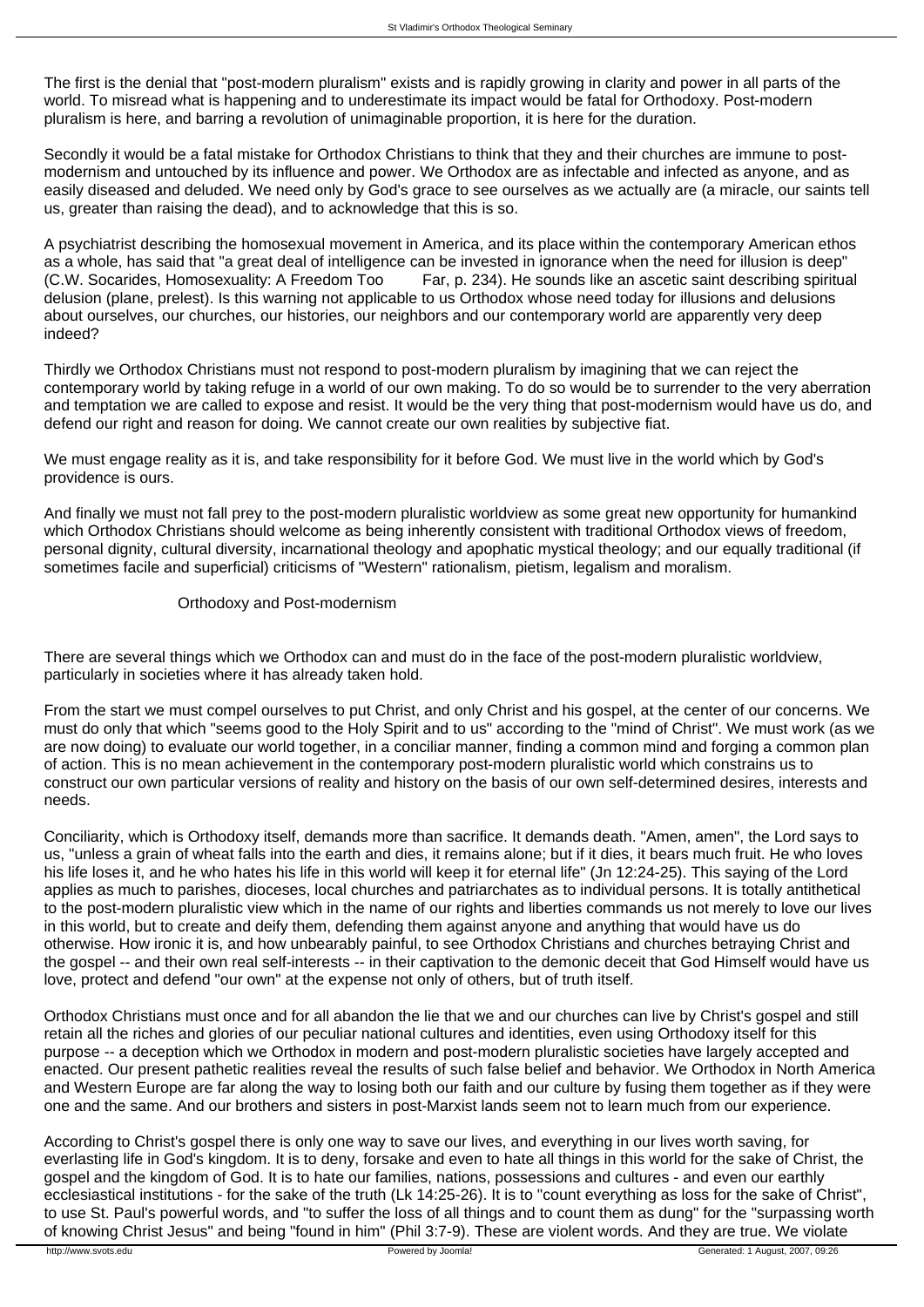them at our risk. The good things in life, not our weaknesses and faults, are our greatest temptations. It is they which become our idols and cause us to distort reality, deny truth and endorse deception.

In living solely according to the gospel of Christ, we Orthodox Christians must also resist the temptation to transform Orthodoxy into some sort of hypostasized thing-in-itself, an ideology among ideologies, an instrument for furthering our national, political, cultural or economic ambitions and desires. We must abandon what insightful critics of post-modern pluralism call "hyphenated" truths, values, histories, ethics and art. This means that we must not allow ourselves to speak simply of Orthodoxy, or of Orthodox theology, spirituality, culture and morality. We must rather speak of reality itself from the perspective of the gospel and Orthodox tradition.

The reason for this rule, which may seem to be simply a matter of semantics, or of packaging and marketing, is that the post-modern pluralistic worldview and rhetoric encourages the conviction that varieties of religions, movements and cultures can and indeed must produce their own truths for themselves. They must create their own ethics and art, and write their own histories according to their own interests and purposes. Just as there are no such things as womanist history or homosexual art or Buddhist ethics or Moslem spirituality possessing the right not only to remain unchallenged by those outside the respective communities, but even to insist on their universal approbation by others as proper and legitimate to the community's members, so also there is no such thing as Orthodoxy just for the Orthodox. There is truth for everyone, values for all people, history in which all have their rightful place, art in which all can delight, and spirituality in which all can share ... none of which have the right of remaining beyond the questions and criticisms of others and the human community as a whole, and all of which have the duty of being open to the testing of others as to their veracity and validity for all people. Orthodoxy is no exception to this rule. We Orthodox must be ready to be questioned and challenged concerning our claims.

This leads to the very essence of Orthodoxy's witness in the world: the conviction that Jesus Christ is the Son and Word of the only true God, and that He alone is the way, the truth and the life of all people, God's very wisdom and power in the world. He is God's enfleshed image according to which all men and women are made. He is the head, not only of the Church, but over all things (hyper panta), the one in, for and by whom all things (ta panta) come to be and exist; the one in whom all things (ta panta) hold together and consist.

Jesus of Nazareth is not one of many lights in the world. He is the light of the world itself who enlightens all men and women who sit in lands of darkness and in the shadow of death. He is life itself, confined to no one culture, tradition or nation, unbound even by the Orthodox Church which is "his body, the fulness of him who fills all and in all." He is God's beloved Son, the Son of God's love, and God who is love itself.

Wherever truth is, Christ is there. Wherever wise people find their way, however imperfectly. He is their wisdom and way. Wherever power and beauty exist. He is their origin and end. And wherever there is love. He is its source, content and rule; its definitive bearer and revealer in the world; its final fulfillment, completion and perfection forever. This is Orthodoxy, always and everywhere. It is the evangelical "word of the Cross" which perhaps in the whole of human history has never been more scandalous and foolish than it is today in the contemporary post-modern pluralistic world in which we now live.

Contrary to post-modern propaganda, such convictions need not necessarily lead to the imperialist domination by "Christofascists" who compel others to accept their dogmas, ethics and versions of history by means of military, economic and cultural domination. This can happen. And it has, alas, happened in the past. But our Orthodox saints, and indeed the saints of all places and times whom we Orthodox see as inspired by God, have always opposed it even to the point of shedding their blood at the hands of their own earthly powers as well as their enemies.

Whatever the case, Orthodox Christians today must be prepared to tolerate every error and evil while unmasking its falsehood and rebuking its sin. And we must be ready as well, with real rejoicing and without reluctance or regret, to affirm "whatever is true, whatever is honorable, whatever is just, whatever is pure, whatever is lovely, whatever is gracious", with anything "excellent" and "worthy of praise", wherever and in whomever these divine realities are found (Phil. 4:8). And we must also be willing to exercise our privilege and duty as Orthodox Christians to intercede before God and stand as advocates before His Face on behalf of all who, wittingly or unwittingly, have been led astray by the devil.

This brings us to another imperative for Orthodox Christians in post-modern pluralistic societies: the calling to evangelize, witness and serve all people without domination, discrimination or condition, and, indeed without even the desire to convert or reform, which is God's job, not ours. We are only to announce the gospel, testify to truth, serve every person, and be ready to suffer the consequences which are surely to come. Though this was always the task of the Orthodox, it was not always our way, or that of our neighbors. It is more imperative than ever that it be our way today in a world in which, not without reasons, both just and unjust, those who claim to be in any way "orthodox" are suspected and feared.

To be faithful to that for which we have been chosen and called, we Orthodox must be free ourselves, and respect the freedom of others, while proclaiming to all and proving by our that true freedom is found only in knowing and doing the